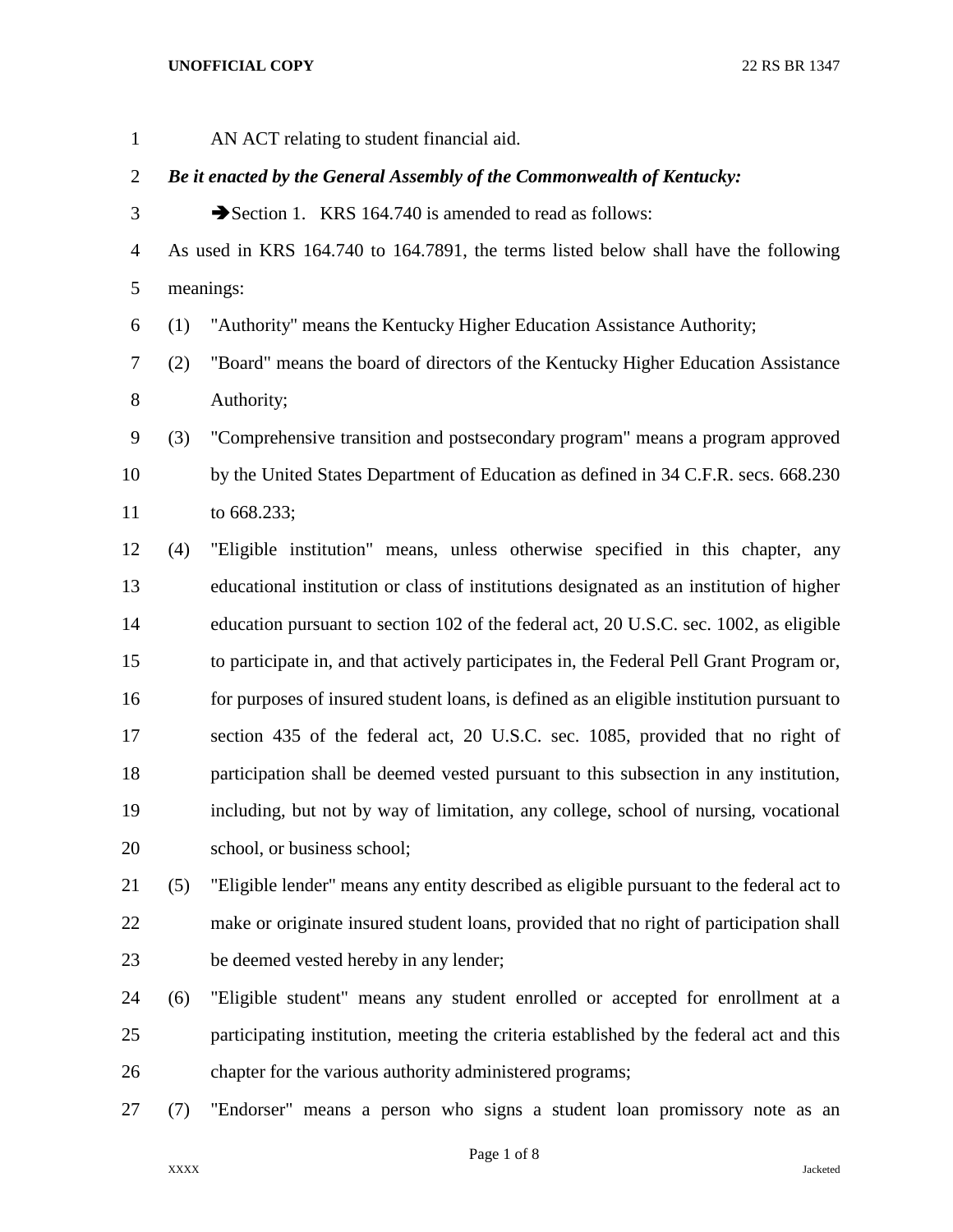| accommodation party, in the manner of KRS 355.3-419, and is secondarily liable |
|--------------------------------------------------------------------------------|
| for payment on such note;                                                      |

- (8) "Federal act" means the Higher Education Act of 1965, Pub. L. 89-329, as amended;
- (9) "Grant" means a gift of money, tuition discount, waiver of tuition and fees, or other monetary award that requires neither employment nor repayment, except under conditions prescribed by the board, and is based on demonstrated financial need and such other terms and conditions as the board may prescribe;
- (10) "Honorary scholarship" means a certificate of merit or achievement or other appropriate document which may be issued by the board to students in recognition of superior academic ability or achievement or a special talent;
- (11) "Insured student loan" means a loan to an eligible borrower, who is qualified under the federal act, on which the payment of principal and interest is insured as evidenced by a loan guarantee issued by the authority and reinsured by the secretary under the federal act;
- (12) "Loan" means an advance of money, to be used exclusively for payment of educational expenses, evidenced by a promissory note or similar instrument requiring repayment under specified conditions;
- (13) "Loan guarantee" means the certificate, document, or endorsement issued by the authority as evidence of insurance of a loan as to both principal and interest and of reinsurance by the secretary under the federal act;
- (14) "Participating institution" means any eligible institution, to the extent that it offers an eligible program of study, having a contract in force with the authority, if required by the authority, on such terms as the authority may deem necessary or appropriate to the administration of its programs;
- (15) "Participating lender" means any eligible lender, including the authority and the Kentucky Higher Education Student Loan Corporation, which has in force a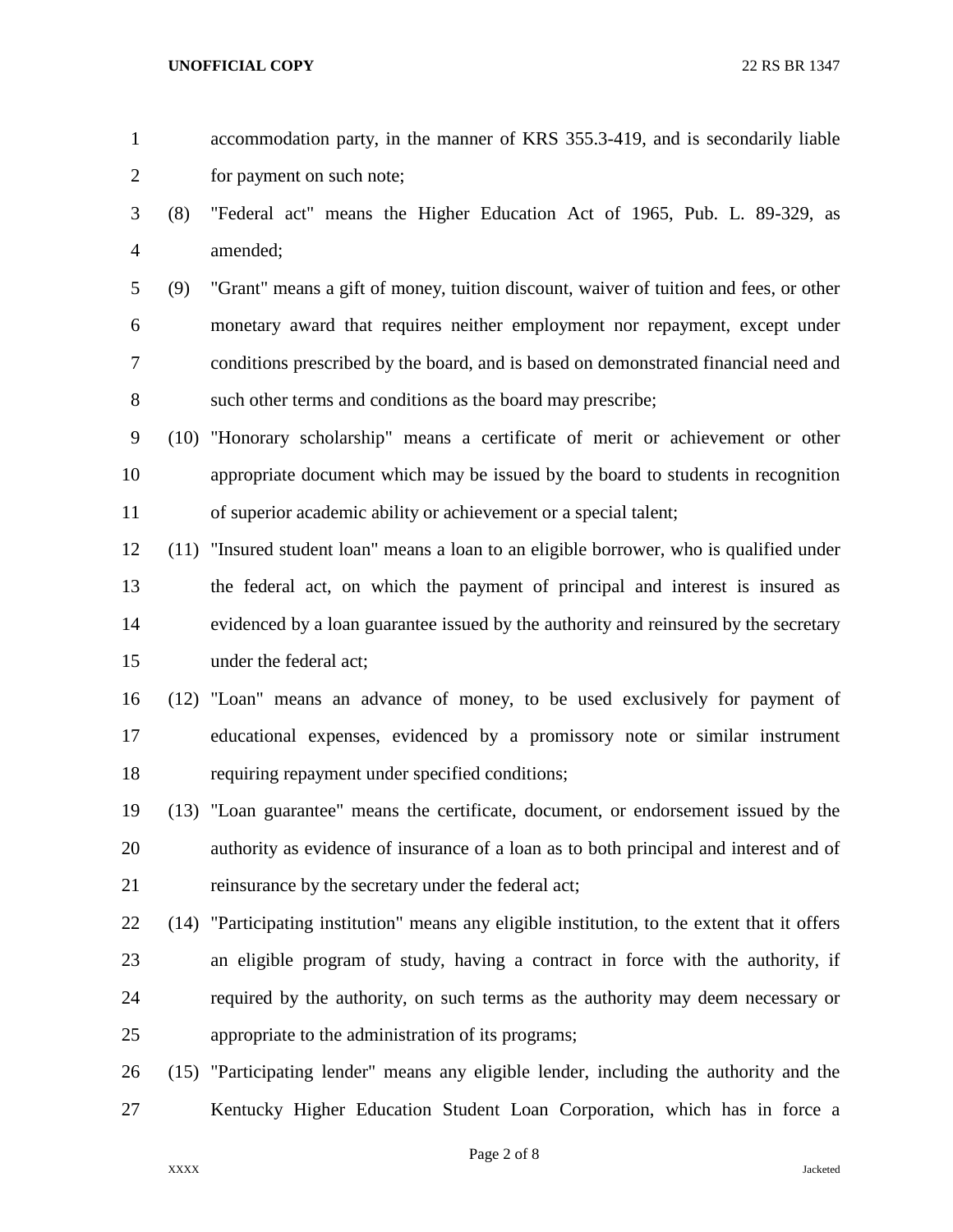| $\mathbf{1}$   | contract with the authority providing for loan guarantee to be issued by the authority           |
|----------------|--------------------------------------------------------------------------------------------------|
| $\overline{2}$ | under the federal act and this chapter;                                                          |
| 3              | (16) ["Penal institution" means any penitentiary, detention facility, adult correctional         |
| $\overline{4}$ | facility, jail, or other similar institution operated by the state, local, or federal            |
| 5              | government or by private business;                                                               |
| 6              | $(17)$ - "Recognition award" means an advance of money to or on behalf of a student in           |
| 7              | recognition of superior academic ability, achievement or special talent;                         |
| 8              | $(17)$ [ $(18)$ ] "Regional accrediting association" means the Middle States Association of      |
| 9              | Colleges and Schools, Commission on Higher Education; New England Association                    |
| 10             | of Schools and Colleges, Commission on Institutions of Higher Education; North                   |
| 11             | Central Association of Colleges and Schools, Higher Learning Commission;                         |
| 12             | Northwest Association of Schools and Colleges, Commission on Colleges;                           |
| 13             | Southern Association of Colleges and Schools, Commission on Colleges; or                         |
| 14             | Western Association of Schools and Colleges, Accrediting Commission for Senior                   |
| 15             | Colleges and Universities;                                                                       |
| 16             | $(18)(19)$ "Scholarship" means a gift of money to provide an incentive for fulfillment of        |
| 17             | a particular public purpose which may be based on any combination of financial                   |
| 18             | need, superior academic ability, achievement, a special talent, or special condition             |
| 19             | serving a public purpose and such other terms and conditions as the board may                    |
| 20             | prescribe;                                                                                       |
| 21             | (19) <sup>[(20)</sup> ] "Secretary" means the United States Secretary of Education; and          |
| 22             | (20) <sup>[(21)</sup> ] "Work study" means an award of money disbursed by the board at specified |
| 23             | intervals to students, or as reimbursement to employers of students, who provide                 |
| 24             | needed services for a specified number of hours in a capacity approved by the                    |
| 25             | board.                                                                                           |
| 26             | Section 2. KRS 164.7874 is amended to read as follows:                                           |
| 27             | As used in KRS 164.7871 to 164.7885:                                                             |

Page 3 of 8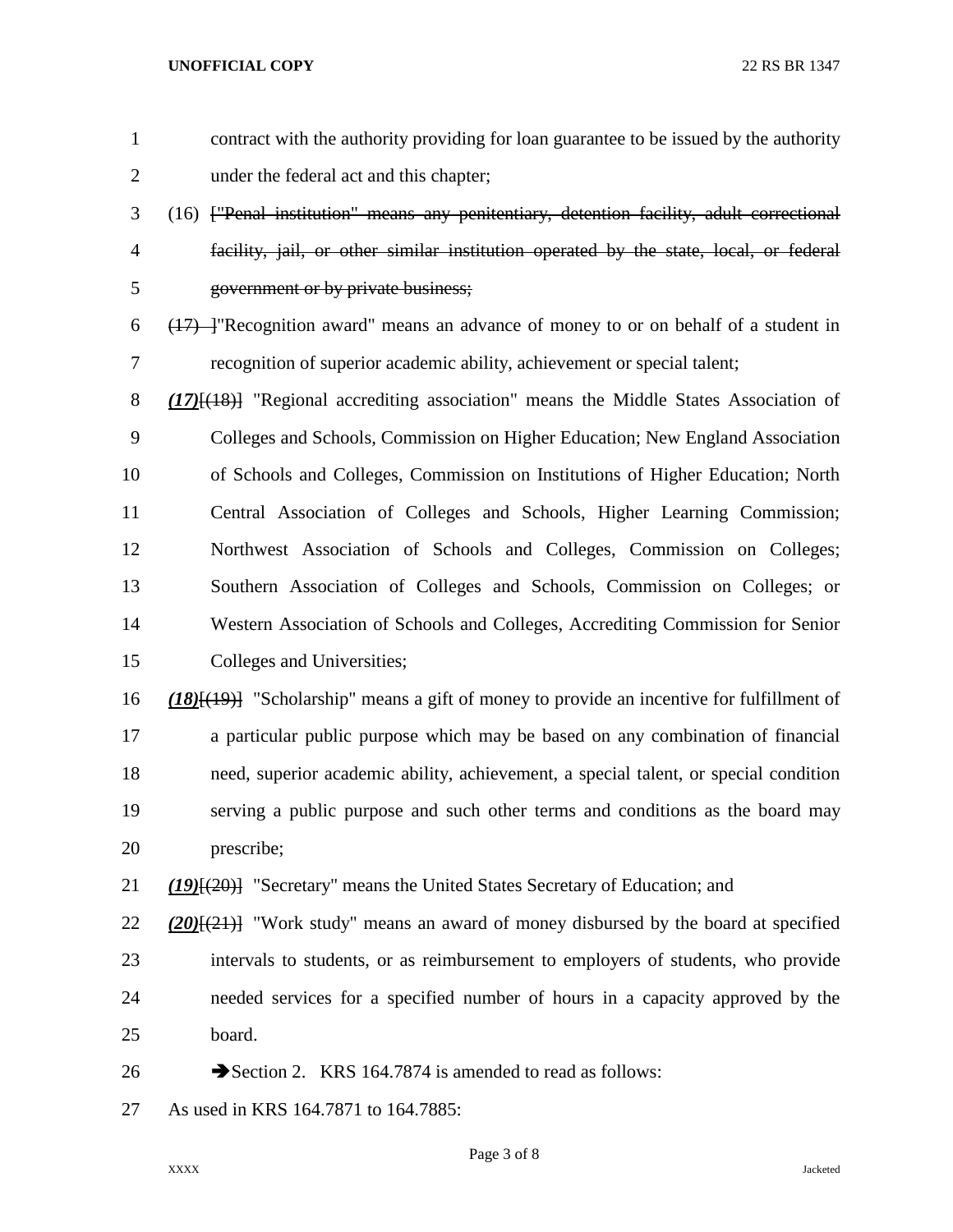| $\mathbf{1}$   | (1) |                      | "Academic term" means a semester or other time period specified in an              |
|----------------|-----|----------------------|------------------------------------------------------------------------------------|
| 2              |     |                      | administrative regulation promulgated by the authority;                            |
| 3              | (2) |                      | "Academic year" means a period consisting of at least the minimum school term, as  |
| $\overline{4}$ |     |                      | defined in KRS 158.070;                                                            |
| 5              | (3) |                      | "ACT score" means the composite score achieved on the American College Test at     |
| 6              |     |                      | a national test site on a national test date or the college admissions examination |
| 7              |     |                      | administered statewide under KRS $158.6453(5)(b)5$ . if the exam is the ACT, or an |
| 8              |     |                      | equivalent score, as determined by the authority, on the SAT administered by the   |
| 9              |     |                      | College Board, Inc.;                                                               |
| 10             | (4) |                      | "Authority" means the Kentucky Higher Education Assistance Authority;              |
| 11             | (5) |                      | "Award period" means the fall and spring consecutive academic terms within one     |
| 12             |     | $(1)$ academic year; |                                                                                    |
| 13             | (6) |                      | "Council" means the Council on Postsecondary Education created under KRS           |
| 14             |     | 164.011;             |                                                                                    |
| 15             | (7) |                      | "Eligible high school student" means any person who:                               |
| 16             |     | (a)                  | Is a citizen, national, or permanent resident of the United States and Kentucky    |
| 17             |     | resident;            |                                                                                    |
| 18             |     | (b)                  | Was enrolled after July 1, 1998:                                                   |
| 19             |     | 1.                   | In a Kentucky high school for at least one hundred forty (140) days of             |
| 20             |     |                      | the minimum school term unless exempted by the authority's executive               |
| 21             |     |                      | director upon documentation of extreme hardship, while meeting the                 |
| 22             |     |                      | KEES curriculum requirements, and was enrolled in a Kentucky high                  |
| 23             |     |                      | school at the end of the academic year;                                            |
| 24             |     | 2.                   | In a Kentucky high school for the fall academic term of the senior year            |
| 25             |     |                      | and who:                                                                           |
| 26             |     |                      | Was enrolled during the entire academic term;<br>a.                                |
| 27             |     |                      | Completed the high school's graduation requirements during the<br>b.               |

Page 4 of 8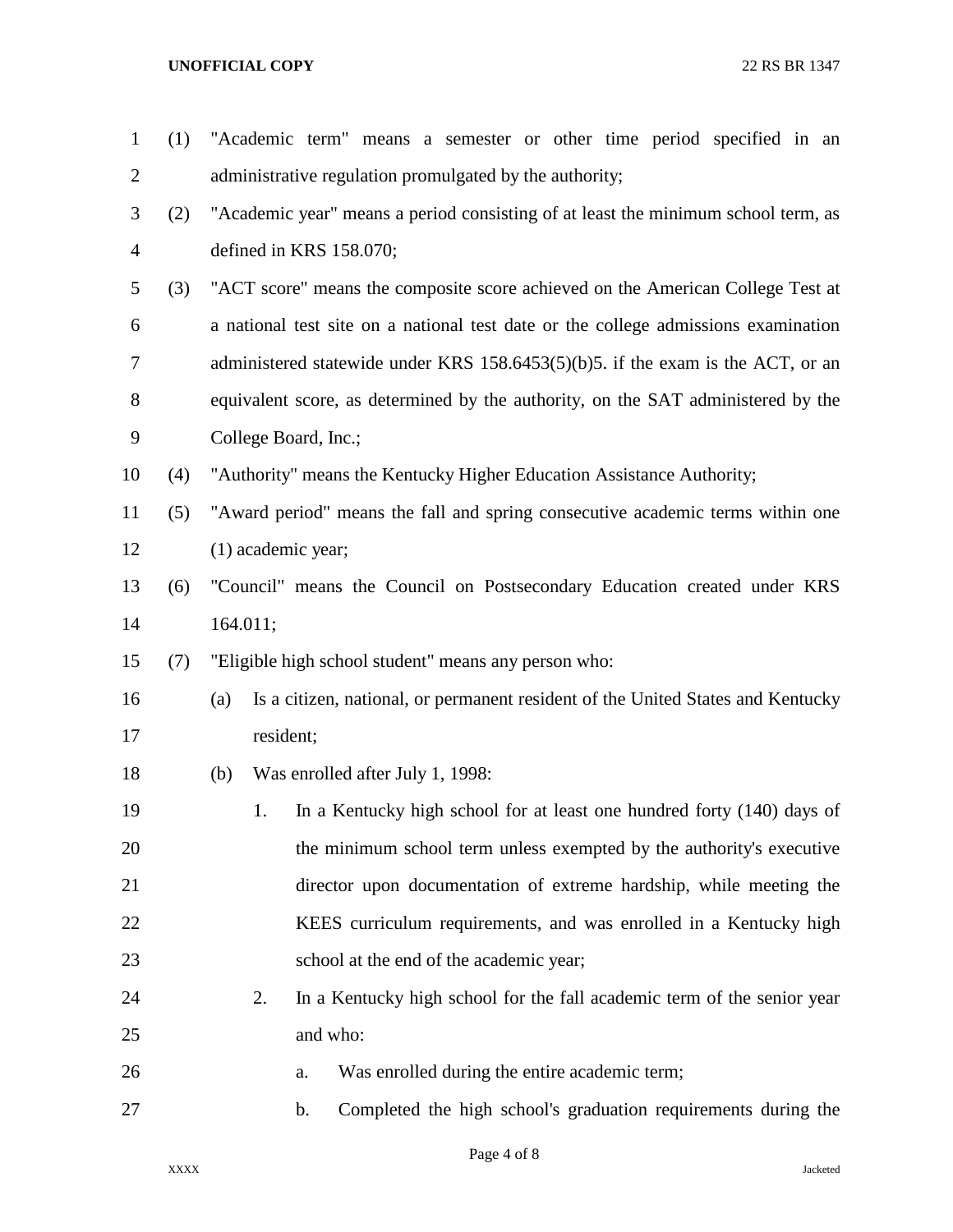| $\mathbf{1}$   |     | fall academic term; and                                                                               |
|----------------|-----|-------------------------------------------------------------------------------------------------------|
| $\overline{2}$ |     | Was not enrolled in a secondary school during any other academic<br>$C_{\bullet}$                     |
| 3              |     | term of that academic year; or                                                                        |
| 4              |     | 3.<br>In the Gatton Academy of Mathematics and Science in Kentucky, the                               |
| 5              |     | Craft Academy for Excellence in Science and Mathematics, or in high                                   |
| 6              |     | school at a model and practice school under KRS 164.380 while meeting                                 |
| 7              |     | Kentucky educational<br>excellence<br>scholarship<br>curriculum<br>the                                |
| 8              |     | requirements; and                                                                                     |
| 9              |     | Has a grade point average of 2.5 or above at the end of any academic year<br>(c)                      |
| 10             |     | beginning after July 1, 1998, or at the end of the fall academic term for a                           |
| 11             |     | student eligible under paragraph $(b)$ 2. of this subsection $\frac{1}{2}$ and                        |
| 12             |     | $(d)$ Is not a convicted felon];                                                                      |
| 13             | (8) | "Eligible postsecondary student" means a citizen, national, or permanent resident of                  |
| 14             |     | the United States and Kentucky resident, as determined by the participating                           |
| 15             |     | institution in accordance with criteria established by the council for the purposes of                |
| 16             |     | admission and tuition assessment, who:                                                                |
| 17             |     | Earned a KEES award;<br>(a)                                                                           |
| 18             |     | Has the required postsecondary GPA and credit hours required under KRS<br>(b)                         |
| 19             |     | 164.7881;                                                                                             |
| 20             |     | Has remaining semesters of eligibility under KRS 164.7881; and<br>(c)                                 |
| 21             |     | Is enrolled in a participating institution as a part-time or full-time student $\frac{1}{2}$ .<br>(d) |
| 22             |     | and                                                                                                   |
| 23             |     | (e) Is not a convicted felon];                                                                        |
| 24             | (9) | "Full-time student" means a student enrolled in a postsecondary program of study                      |
| 25             |     | that meets the full-time student requirements of the participating institution in                     |
| 26             |     | which the student is enrolled;                                                                        |
| 27             |     | (10) "Grade point average" or "GPA" means the grade point average earned by an                        |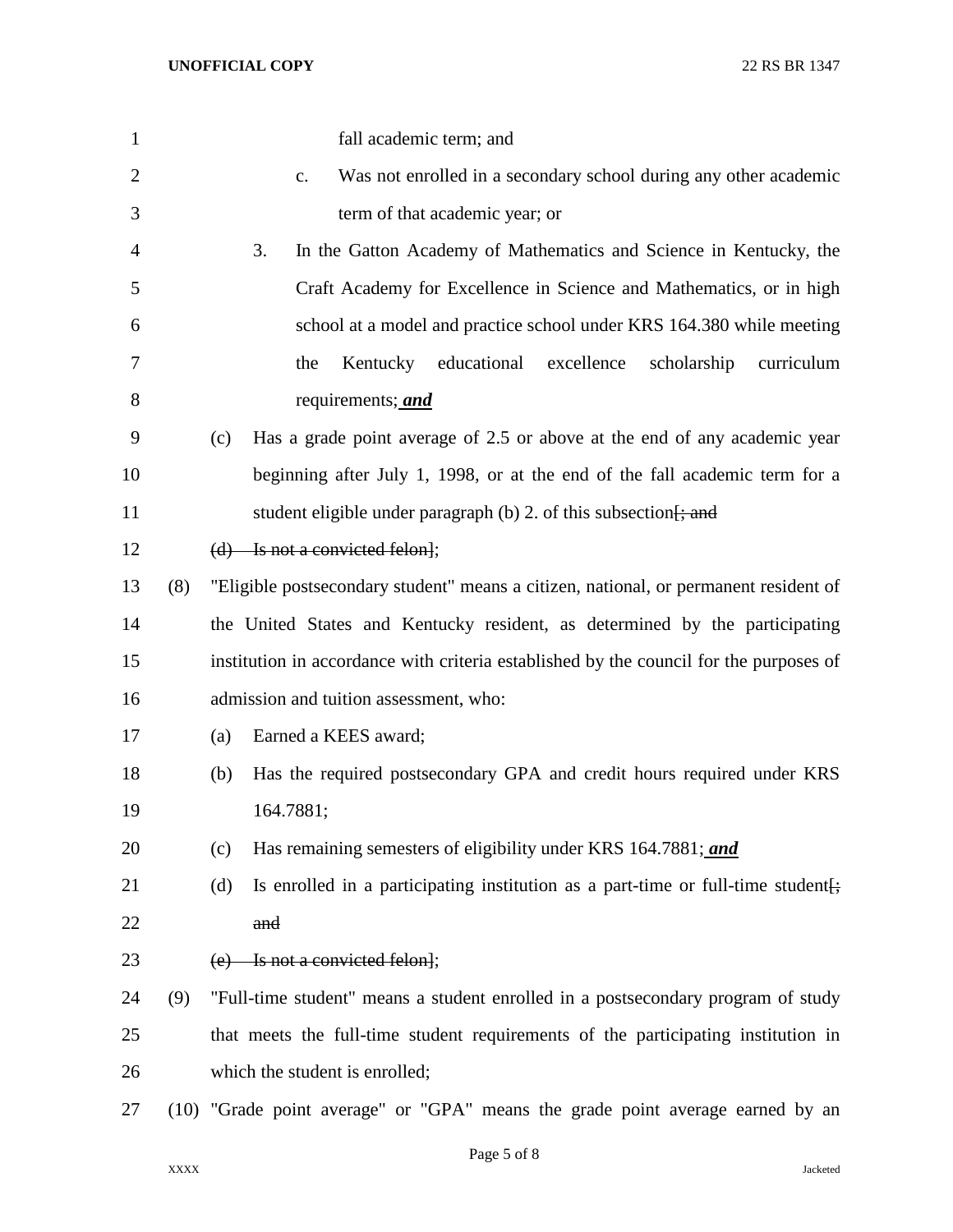| $\mathbf{1}$   |      | eligible student and reported by the high school or participating institution in which    |
|----------------|------|-------------------------------------------------------------------------------------------|
| $\overline{c}$ |      | the student was enrolled based on a scale of 4.0 or its equivalent if the high school     |
| 3              |      | or participating institution that the student attends does not use the 4.0 grade scale;   |
| 4              | (11) | "High school" means any Kentucky public high school, the Gatton Academy of                |
| 5              |      | Mathematics and Science in Kentucky, the Craft Academy for Excellence in                  |
| 6              |      | Science and Mathematics, a high school of a model and practice school under KRS           |
| 7              |      | 164.380, and any private, parochial, or church school located in Kentucky that has        |
| 8              |      | been certified by the Kentucky Board of Education as voluntarily complying with           |
| 9              |      | curriculum, certification, and textbook standards established by the Kentucky Board       |
| 10             |      | of Education under KRS 156.160;                                                           |
| 11             |      | (12) "KEES" or "Kentucky educational excellence scholarship" means a scholarship          |
| 12             |      | provided under KRS 164.7871 to 164.7885;                                                  |
| 13             |      | (13) "KEES award" means:                                                                  |
| 14             |      | For an eligible high school student, the sum of the KEES base amount for<br>(a)           |
| 15             |      | each academic year of high school plus any KEES supplemental amount, as                   |
| 16             |      | adjusted pursuant to KRS 164.7881; and                                                    |
| 17             |      | For a student eligible under KRS $164.7879(3)(e)$ , the KEES supplemental<br>(b)          |
| 18             |      | amount as adjusted pursuant to KRS 164.7881;                                              |
| 19             |      | (14) "KEES award maximum" means the sum of the KEES base amount earned in each            |
| 20             |      | academic year of high school plus any KEES supplemental amount earned;                    |
| 21             |      | (15) "KEES base amount" or "base amount" means the amount earned by an eligible           |
| 22             |      | high school student based on the student's GPA pursuant to KRS 164.7879;                  |
| 23             |      | (16) "KEES curriculum" means five (5) courses of study, except for students who meet      |
| 24             |      | the criteria of subsection $(7)(b)2$ . of this section, in an academic year as determined |
| 25             |      | in accordance with an administrative regulation promulgated by the authority;             |
| 26             |      | (17) "KEES supplemental amount" means the amount earned by an eligible student            |
| 27             |      | based on the student's ACT score pursuant to KRS 164.7879;                                |

Page 6 of 8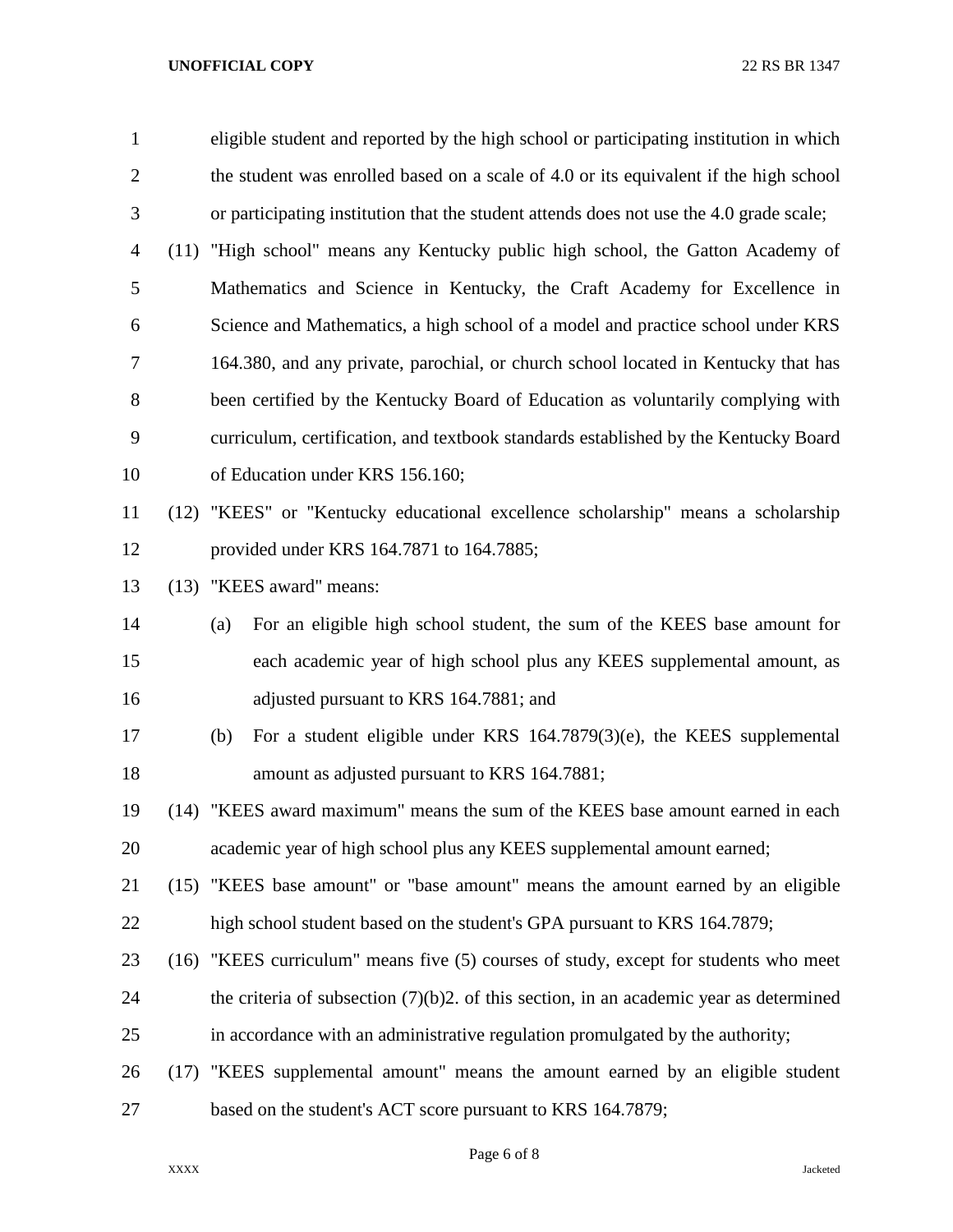- (18) "KEES trust fund" means the Wallace G. Wilkinson Kentucky educational excellence scholarship trust fund;
- (19) "On track to graduate" means the number of cumulative credit hours earned as compared to the number of hours determined by the postsecondary education institution as necessary to complete a bachelor's degree by the end of eight (8) academic terms or ten (10) academic terms if a student is enrolled in an undergraduate program that requires five (5) years of study;

 (20) "Participating institution" means an "institution" as defined in KRS 164.001 that is eligible to participate in the federal Pell Grant program, executes a contract with the authority on terms the authority deems necessary or appropriate for the administration of its programs, and:

## (a) 1. Is publicly operated;

- 2. Is licensed by the Commonwealth of Kentucky and has operated for at least ten (10) years, offers an associate or baccalaureate degree program of study not comprised solely of sectarian instruction, and admits as regular students only high school graduates, recipients of a High School Equivalency Diploma, or students transferring from another accredited degree granting institution; or
- 3. Is designated by the authority as an approved out-of-state institution that offers a degree program in a field of study that is not offered at any institution in the Commonwealth; and
- (b) Continues to commit financial resources to student financial assistance programs; and
- (21) "Part-time student" means a student enrolled in a postsecondary program of study who does not meet the full-time student requirements of the participating institution in which the student is enrolled and who is enrolled for at least six (6) credit hours, or the equivalent for an institution that does not use credit hours.